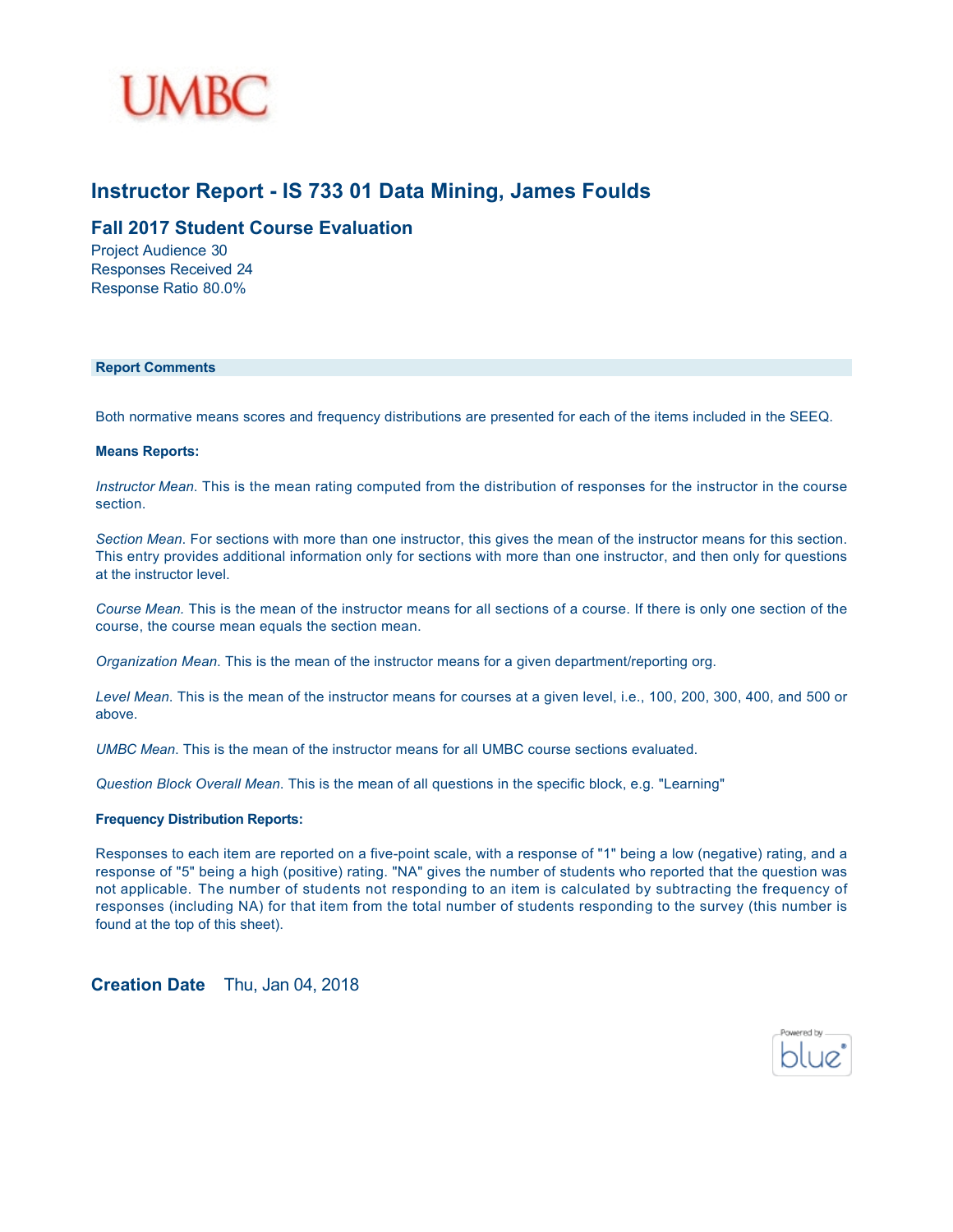# **MEANS REPORTS**

### **I. LEARNING**

| <b>Question</b>                                                                 | <b>Instructor</b> | <b>Sect</b><br>(4513) | <b>Course</b><br>(IS<br>733) | Org<br>(Info<br>Sys) | Level<br>(5) | <b>UMBC</b> |
|---------------------------------------------------------------------------------|-------------------|-----------------------|------------------------------|----------------------|--------------|-------------|
|                                                                                 | <b>Mean</b>       | <b>Mean</b>           | <b>Mean</b>                  | <b>Mean</b>          | <b>Mean</b>  | <b>Mean</b> |
| 1. I have found the course intellectually challenging and<br>stimulating.       | 4.6               | 4.6                   | 4.6                          | 4.2                  | 4.4          | 4.3         |
| 2. I have learned something which I consider valuable.                          | 4.4               | 4.4                   | 4.4                          | 4.4                  | 4.5          | 4.3         |
| 3. My interest in the subject has increased as a consequence of<br>this course. | 4.3               | 4.3                   | 4.3                          | 4.2                  | 4.3          | 4.0         |
| 4. I have learned and understood the subject materials of this<br>course.       | 4.0               | 4.0                   | 4.0                          | 4.3                  | 4.4          | 4.2         |
| <b>Learning Overall</b>                                                         | 4.3               | 4.3                   | 4.3                          | 4.2                  | 4.4          | 4.2         |

### **II. ENTHUSIASM**

| <b>Instructor</b><br><b>Question</b>                                        |             | <b>Sect</b><br>(4513) | <b>Course</b><br>(IS<br>733) | Org<br>(Info<br>Sys) | Level<br>(5) | <b>UMBC</b> |
|-----------------------------------------------------------------------------|-------------|-----------------------|------------------------------|----------------------|--------------|-------------|
|                                                                             | <b>Mean</b> | <b>Mean</b>           | <b>Mean</b>                  | <b>Mean</b>          | <b>Mean</b>  | <b>Mean</b> |
| 5. The instructor was enthusiastic about teaching the course.               | 4.3         | 4.3                   | 4.3                          | 4.4                  | 4.5          | 4.4         |
| 6. The instructor was dynamic and energetic in conducting the<br>course.    | 4.2         | 4.2                   | 4.2                          | 4.2                  | 4.4          | 4.3         |
| 7. The instructor enhanced presentations with the use of humor.             | 3.9         | 3.9                   | 3.9                          | 4.1                  | 4.3          | 4.2         |
| 8. The instructor's style of presentation held my interest during<br>class. | 3.9         | 3.9                   | 3.9                          | 4.0                  | 4.2          | 4.0         |
| <b>Enthusiasm Overall</b>                                                   | 4.1         | 4.1                   | 4.1                          | 4.2                  | 4.4          | 4.2         |

#### **III. ORGANIZATION**

| <b>Question</b>                                                                                    | <b>Instructor</b> | <b>Sect</b><br>(4513) | <b>Course</b><br>(IS<br>733) | Org<br>(Info<br>Sys) | Level<br>(5) | <b>UMBC</b> |
|----------------------------------------------------------------------------------------------------|-------------------|-----------------------|------------------------------|----------------------|--------------|-------------|
|                                                                                                    | <b>Mean</b>       | <b>Mean</b>           | <b>Mean</b>                  |                      | Mean Mean    | <b>Mean</b> |
| 9. The instructor's explanations were clear.                                                       | 4.1               | 4.1                   | 4.1                          | 4.2                  | 4.3          | 4.2         |
| 10. Course materials were well prepared and carefully explained.                                   | 4.3               | 4.3                   | 4.3                          | 4.2                  | 4.3          | 4.2         |
| 11. Proposed objectives agreed with those actually taught so I<br>knew where the course was going. | 4.4               | 4.4                   | 4.4                          | 4.3                  | 4.4          | 4.3         |
| 12. The instructor gave lectures that facilitated taking notes.                                    | 4.0               | 4.0                   | 4.0                          | 4.1                  | 4.2          | 4.1         |
| <b>Organization Overall</b>                                                                        | 4.2               | 4.2                   | 4.2                          | 4.2                  | 4.3          | 4.2         |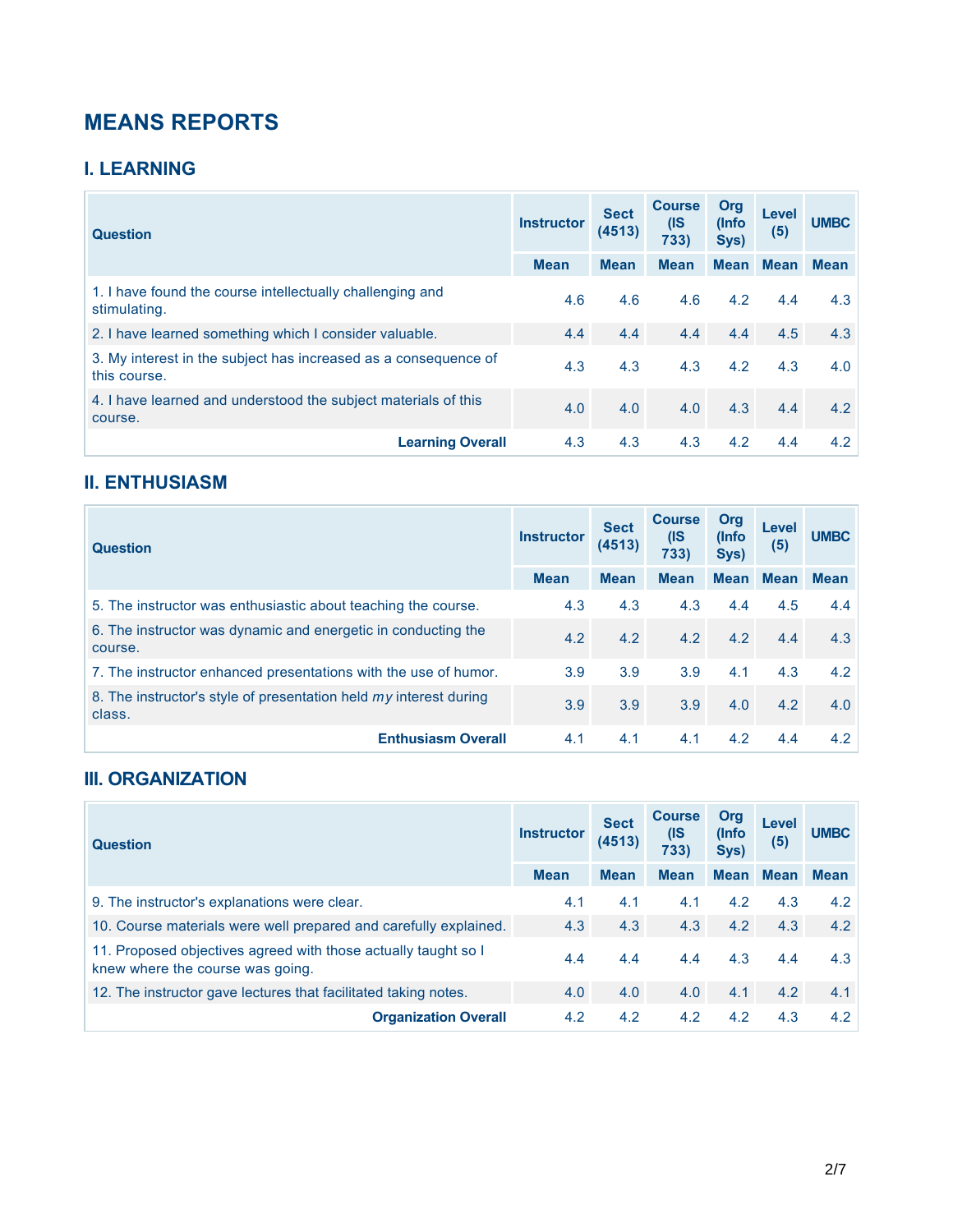### **IV. GROUP INTERACTION**

| <b>Question</b>                                                                            | <b>Instructor</b> | <b>Sect</b><br>(4513) | <b>Course</b><br>(IS<br>733) | Org<br>(Info<br>Sys) | Level<br>(5) | <b>UMBC</b> |
|--------------------------------------------------------------------------------------------|-------------------|-----------------------|------------------------------|----------------------|--------------|-------------|
|                                                                                            | <b>Mean</b>       | <b>Mean</b>           | <b>Mean</b>                  | <b>Mean</b>          | <b>Mean</b>  | <b>Mean</b> |
| 13. Students were encouraged to participate in class<br>discussions.                       | 4.5               | 4.5                   | 4.5                          | 4.4                  | 4.5          | 4.4         |
| 14. Students were invited to share their ideas and knowledge.                              | 4.6               | 4.6                   | 4.6                          | 4.4                  | 4.5          | 4.4         |
| 15. Students were encouraged to ask guestions and were given<br>meaningful answers.        | 4.5               | 4.5                   | 4.5                          | 4.4                  | 4.6          | 4.4         |
| 16. Students were encouraged to express their own ideas and/or<br>question the instructor. | 4.5               | 4.5                   | 4.5                          | 4.3                  | 4.5          | 4.3         |
| <b>Group Interaction Overall</b>                                                           | 4.5               | 4.5                   | 4.5                          | 4.4                  | 4.5          | 4.4         |

### **V. INDIVIDUAL RAPPORT**

| <b>Question</b>                                                                                 | <b>Instructor</b> | <b>Sect</b><br>(4513) | <b>Course</b><br>(IS<br>733) | Org<br>(Info<br>Sys) | Level<br>(5) | <b>UMBC</b> |
|-------------------------------------------------------------------------------------------------|-------------------|-----------------------|------------------------------|----------------------|--------------|-------------|
|                                                                                                 | <b>Mean</b>       | <b>Mean</b>           | <b>Mean</b>                  | <b>Mean</b>          | <b>Mean</b>  | <b>Mean</b> |
| 17. The instructor was friendly towards individual students.                                    | 4.5               | 4.5                   | 4.5                          | 4.4                  | 4.6          | 4.4         |
| 18. The instructor made students feel welcome in seeking<br>help/advice in or outside of class. | 4.6               | 4.6                   | 4.6                          | 4.4                  | 4.6          | 4.4         |
| 19. The instructor had a genuine interest in individual students.                               | 4.5               | 4.5                   | 4.5                          | 4.2                  | 4.5          | 4.3         |
| 20. The instructor was adequately accessible to students during<br>office hours or after class. | 4.5               | 4.5                   | 4.5                          | 4.3                  | 4.5          | 4.3         |
| <b>Individual Rapport Overall</b>                                                               | 4.5               | 4.5                   | 4.5                          | 4.3                  | 4.5          | 4.4         |

## **VI. BREADTH**

| <b>Question</b>                                                                                | <b>Instructor</b> | <b>Sect</b><br>(4513) | <b>Course</b><br>(IS<br>733) | Org<br>(Info<br>Sys) | Level<br>(5) | <b>UMBC</b> |
|------------------------------------------------------------------------------------------------|-------------------|-----------------------|------------------------------|----------------------|--------------|-------------|
|                                                                                                | <b>Mean</b>       | <b>Mean</b>           | <b>Mean</b>                  | <b>Mean</b>          | <b>Mean</b>  | <b>Mean</b> |
| 21. The instructor contrasted the implications of various theories.                            | 4.2               | 4.2                   | 4.2                          | 4.2                  | 4.3          | 4.2         |
| 22. The instructor presented the background or origin of<br>ideas/concepts developed in class. | 4.2               | 4.2                   | 4.2                          | 4.2                  | 4.4          | 4.3         |
| 23. The instructor presented points of view other than his/her<br>own when appropriate.        | 4.3               | 4.3                   | 4.3                          | 4.2                  | 4.4          | 4.3         |
| 24. The instructor adequately discussed current developments in<br>the field.                  | 4.0               | 4.0                   | 4.0                          | 4.3                  | 4.4          | 4.3         |
| <b>Breadth Overall</b>                                                                         | 4.2               | 4.2                   | 4.2                          | 4.2                  | 4.4          | 4.3         |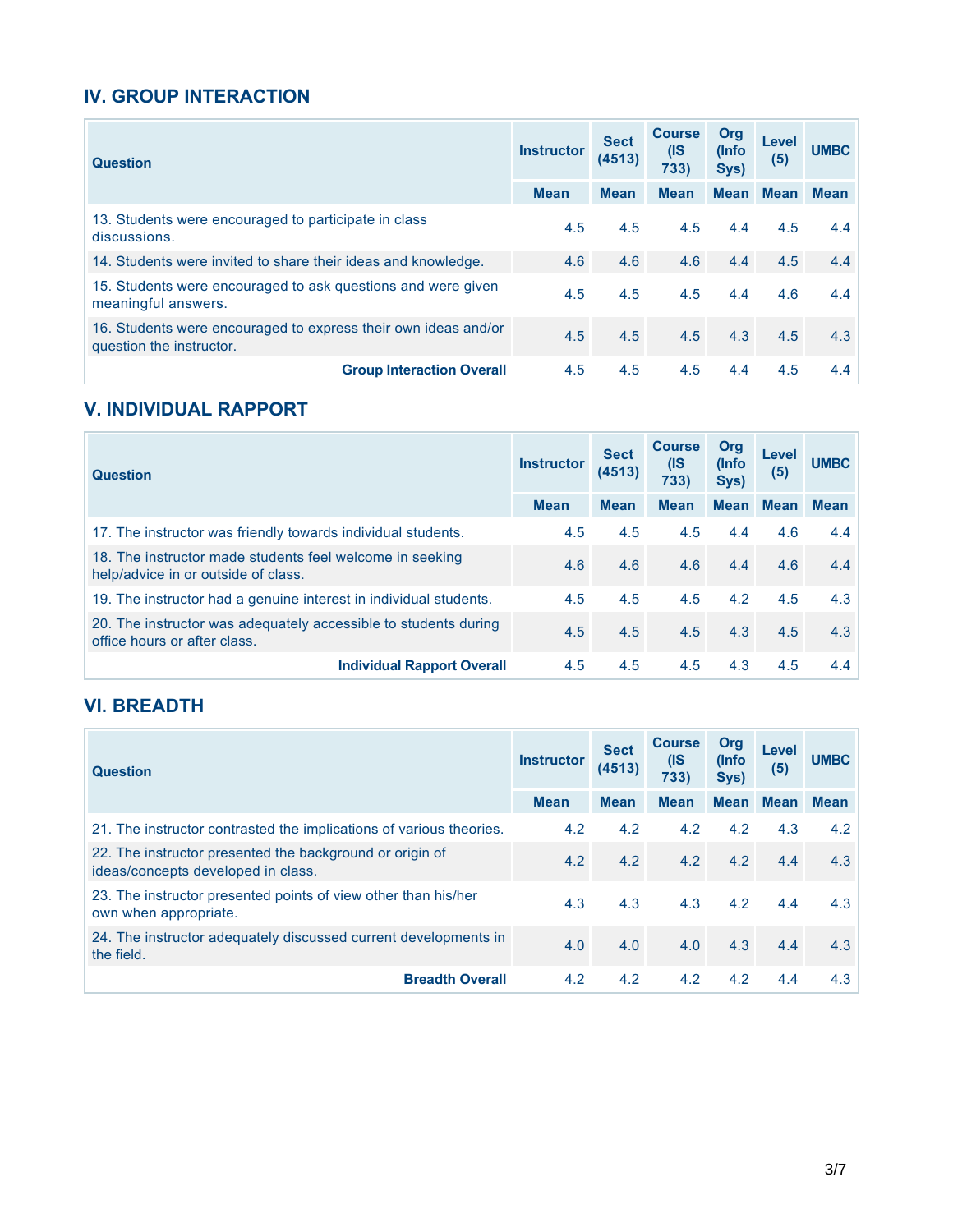#### **VII. EXAMINATIONS**

| <b>Question</b>                                                                             | <b>Instructor</b> | <b>Sect</b><br>(4513) | <b>Course</b><br>(IS<br>733) | Org<br>(Info<br>Sys) | Level<br>(5) | <b>UMBC</b> |
|---------------------------------------------------------------------------------------------|-------------------|-----------------------|------------------------------|----------------------|--------------|-------------|
|                                                                                             | <b>Mean</b>       | <b>Mean</b>           | <b>Mean</b>                  |                      | Mean Mean    | <b>Mean</b> |
| 25. Feedback on examinations/graded materials was valuable.                                 | 4.3               | 4.3                   | 4.3                          | 4.1                  | 4.2          | 4.0         |
| 26. Methods of evaluating student work were fair and appropriate.                           | 4.3               | 4.3                   | 4.3                          | 4.2                  | 4.3          | 4.2         |
| 27. Examinations/graded materials tested course content as<br>emphasized by the instructor. | 4.2               | 4.2                   | 4.2                          | 4.3                  | 4.4          | 4.2         |
| <b>Examinations Overall</b>                                                                 | 4.3               | 4.3                   | 4.3                          | 4.2                  | 4.3          | 4.2         |

#### **VIII. ASSIGNMENTS**

| <b>Question</b>                                                                                   | <b>Instructor</b> | <b>Sect</b><br>(4513) | <b>Course</b><br>(IS<br>733) | Org<br>(Info<br>Sys) | Level<br>(5) | <b>UMBC</b> |
|---------------------------------------------------------------------------------------------------|-------------------|-----------------------|------------------------------|----------------------|--------------|-------------|
|                                                                                                   | <b>Mean</b>       | <b>Mean</b>           | <b>Mean</b>                  | Mean Mean            |              | <b>Mean</b> |
| 28. Required readings/texts were valuable.                                                        | 4.3               | 4.3                   | 4.3                          | 4.1                  | 4.3          | 4.1         |
| 29. Readings, homework, laboratories contributed to<br>appreciation and understanding of subject. | 4.4               | 4.4                   | 4.4                          | 4.2                  | 4.4          | 4.2         |
| <b>Assignments Overall</b>                                                                        | 4.4               | 4.4                   | 4.4                          | 4.2                  | 4.4          | 4.2         |

## **IX. COURSE EVALUATION**

| <b>Question</b>                                                                    | Instructor $(4513)$ | <b>Sect</b> | <b>Course</b><br>$($ IS<br>733) | Org<br>(Info<br>Sys) | Level<br>(5) | <b>UMBC</b> |
|------------------------------------------------------------------------------------|---------------------|-------------|---------------------------------|----------------------|--------------|-------------|
|                                                                                    | <b>Mean</b>         | <b>Mean</b> | <b>Mean</b>                     |                      | Mean Mean    | Mean        |
| 30. Compared with other courses I have had at UMBC, I would<br>say this course is: | 4.2                 | 4.2         | 4.2                             | 4.1                  | 4.3          | 4.1         |

#### **X. INSTRUCTOR EVALUATION**

| <b>Question</b>                                                                            | <b>Instructor</b> | <b>Sect</b><br>(4513) | <b>Course</b><br>$\frac{\textsf{(IS)}}{\textsf{733}}$ | Org<br>(Info<br>Sys) | Level<br>(5) | <b>UMBC</b> |
|--------------------------------------------------------------------------------------------|-------------------|-----------------------|-------------------------------------------------------|----------------------|--------------|-------------|
|                                                                                            | <b>Mean</b>       | <b>Mean</b>           | <b>Mean</b>                                           |                      | Mean Mean    | Mean        |
| 31. Compared with other instructors I have had at UMBC, I would<br>say this instructor is: | 42                | 4.2                   | 4.2                                                   | 4.2                  | 4.4          | 42          |

### **XI. OVERALL RATING OF INSTRUCTOR**

| <b>Question</b>                                          | Sect<br>Instructor (4513) |             | Course Org<br>(IS (Info Level<br>733) Sys) (5) |             |                | <b>UMBC</b> |
|----------------------------------------------------------|---------------------------|-------------|------------------------------------------------|-------------|----------------|-------------|
|                                                          | <b>Mean</b>               | <b>Mean</b> | <b>Mean</b>                                    |             | Mean Mean Mean |             |
| 32. As an overall rating, I would say the instructor is: | 4.3                       | 4.3         |                                                | 4.3 4.2 4.5 |                | 4.3         |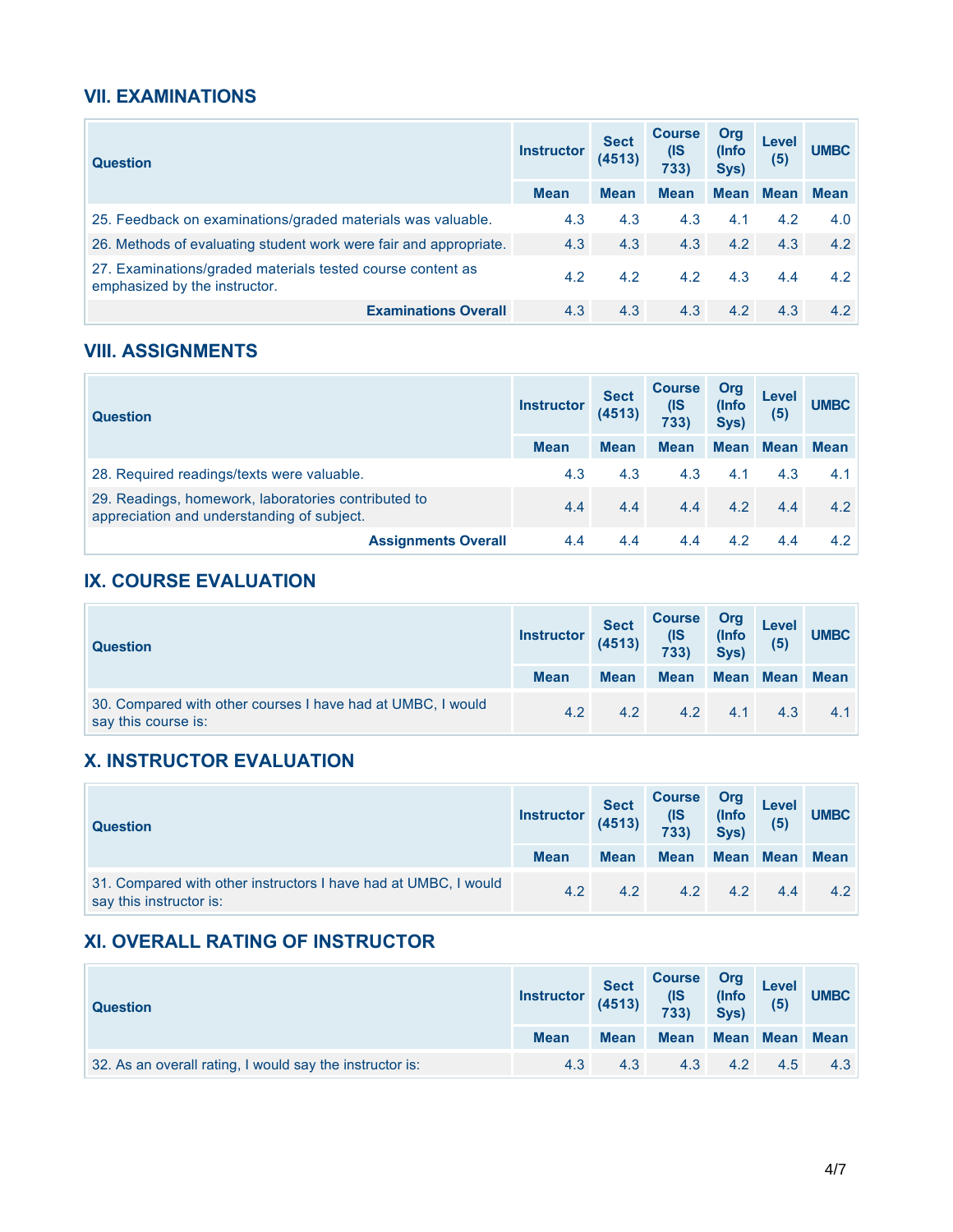# **FREQUENCY PERCENTAGE REPORTS**

# **I. LEARNING (%)**

|                                                                                 | #<br><b>Responses</b> | $\%$<br><b>Strongly</b><br><b>Disagree</b> | $\frac{9}{6}$<br><b>Disagree</b> | $\%$<br><b>Neutral Agree</b> | $\%$            | $\%$<br><b>Strongly</b><br><b>Agree</b> |
|---------------------------------------------------------------------------------|-----------------------|--------------------------------------------|----------------------------------|------------------------------|-----------------|-----------------------------------------|
| 1. I have found the course intellectually challenging<br>and stimulating.       | 23                    | $0.0\%$                                    | $0.0\%$                          | $0.0\%$                      | 39.1%           | 60.9 %                                  |
| 2. I have learned something which I consider<br>valuable.                       | 22                    | $0.0\%$                                    | $0.0\%$                          | $9.1\%$                      | 40.9%           | 50.0 %                                  |
| 3. My interest in the subject has increased as a<br>consequence of this course. | 22                    | $0.0\%$                                    | $0.0\%$                          | $13.6\%$ 45.5 %              |                 | 40.9 %                                  |
| 4. I have learned and understood the subject<br>materials of this course.       | 23                    | $0.0\%$                                    | $0.0 \%$                         |                              | $13.0\%$ 69.6 % | 17.4%                                   |

# **II. ENTHUSIASM (%)**

|                                                                             | #<br><b>Responses</b> | $\%$<br><b>Strongly</b><br><b>Disagree</b> | $\%$<br><b>Disagree</b> | $\frac{9}{6}$<br><b>Neutral Agree</b> | $\%$      | $\%$<br><b>Strongly</b><br>Agree |
|-----------------------------------------------------------------------------|-----------------------|--------------------------------------------|-------------------------|---------------------------------------|-----------|----------------------------------|
| 5. The instructor was enthusiastic about teaching the<br>course.            | 24                    | $0.0 \%$                                   | $4.2\%$                 | $8.3\%$                               | $37.5 \%$ | 50.0%                            |
| 6. The instructor was dynamic and energetic in<br>conducting the course.    | 23                    | $0.0\%$                                    | $4.3\%$                 | $13.0\%$ 43.5 %                       |           | 39.1 %                           |
| 7. The instructor enhanced presentations with the<br>use of humor.          | 23                    | $0.0\%$                                    | $8.7 \%$                | $26.1\%$ 30.4 %                       |           | 34.8 %                           |
| 8. The instructor's style of presentation held my<br>interest during class. | 23                    | $0.0\%$                                    | $4.3\%$                 | 30.4%                                 | 39.1%     | 26.1 %                           |

### **III. ORGANIZATION (%)**

|                                                                                                    | #<br><b>Responses</b> | $\%$<br><b>Strongly</b><br><b>Disagree</b> | $\frac{9}{6}$<br><b>Disagree</b> | $\%$<br><b>Neutral Agree</b> | $\frac{9}{6}$  | $\%$<br><b>Strongly</b><br><b>Agree</b> |
|----------------------------------------------------------------------------------------------------|-----------------------|--------------------------------------------|----------------------------------|------------------------------|----------------|-----------------------------------------|
| 9. The instructor's explanations were clear.                                                       | 24                    | $0.0\%$                                    | $4.2\%$                          | $16.7 \%$                    | 45.8%          | 33.3%                                   |
| 10. Course materials were well prepared and<br>carefully explained.                                | 24                    | $0.0\%$                                    | $4.2\%$                          |                              | $4.2\%$ 50.0 % | 41.7 $%$                                |
| 11. Proposed objectives agreed with those actually<br>taught so I knew where the course was going. | 24                    | $0.0\%$                                    | $0.0 \%$                         |                              | $4.2\%$ 50.0 % | 45.8 %                                  |
| 12. The instructor gave lectures that facilitated taking<br>notes.                                 | 23                    | $0.0\%$                                    | $4.3\%$                          |                              | $8.7\%$ 65.2 % | 21.7%                                   |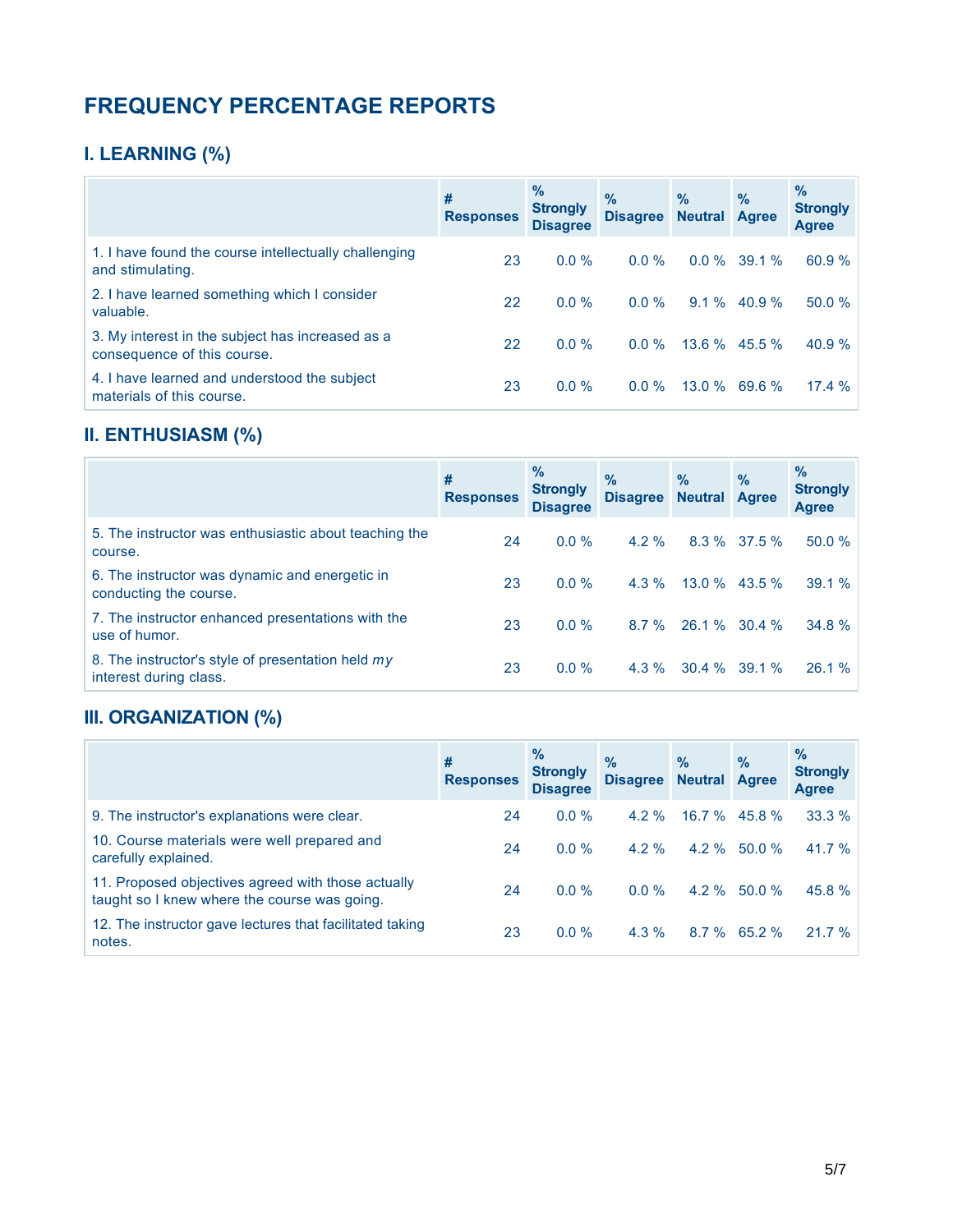# **IV. GROUP INTERACTION (%)**

|                                                                                            | #<br><b>Responses</b> | $\%$<br><b>Strongly</b><br><b>Disagree</b> | $\%$<br><b>Disagree</b> | $\%$<br><b>Neutral Agree</b> | $\frac{9}{6}$  | $\%$<br><b>Strongly</b><br><b>Agree</b> |
|--------------------------------------------------------------------------------------------|-----------------------|--------------------------------------------|-------------------------|------------------------------|----------------|-----------------------------------------|
| 13. Students were encouraged to participate in class<br>discussions.                       | 24                    | $0.0\%$                                    | $0.0\%$                 |                              | $0.0\%$ 54.2 % | 45.8 %                                  |
| 14. Students were invited to share their ideas and<br>knowledge.                           | 24                    | $0.0\%$                                    | $0.0\%$                 | $0.0 \%$                     | 41.7 %         | 58.3 %                                  |
| 15. Students were encouraged to ask questions and<br>were given meaningful answers.        | 24                    | $0.0\%$                                    | $0.0\%$                 |                              | $0.0\%$ 54.2 % | 45.8 %                                  |
| 16. Students were encouraged to express their own<br>ideas and/or question the instructor. | 24                    | $0.0\%$                                    | $0.0\%$                 |                              | $0.0\%$ 45.8 % | 54.2 %                                  |

# **V. INDIVIDUAL RAPPORT (%)**

|                                                                                                 | #<br><b>Responses</b> | $\%$<br><b>Strongly</b><br><b>Disagree</b> | $\frac{9}{6}$<br><b>Disagree</b> | $\frac{9}{6}$<br><b>Neutral</b> | $\%$<br><b>Agree</b> | $\%$<br><b>Strongly</b><br><b>Agree</b> |
|-------------------------------------------------------------------------------------------------|-----------------------|--------------------------------------------|----------------------------------|---------------------------------|----------------------|-----------------------------------------|
| 17. The instructor was friendly towards individual<br>students.                                 | 24                    | $0.0\%$                                    | $4.2 \%$                         | $4.2 \%$                        | $33.3\%$             | 58.3 %                                  |
| 18. The instructor made students feel welcome in<br>seeking help/advice in or outside of class. | 24                    | $0.0\%$                                    | $0.0 \%$                         |                                 | 4.2 % 29.2 %         | 66.7 %                                  |
| 19. The instructor had a genuine interest in individual<br>students.                            | 24                    | $0.0\%$                                    | $4.2\%$                          |                                 | $8.3\%$ 25.0 %       | 62.5 %                                  |
| 20. The instructor was adequately accessible to<br>students during office hours or after class. | 23                    | $0.0\%$                                    | $0.0\%$                          |                                 | $4.3\%$ 39.1 %       | 56.5 %                                  |

# **VI. BREADTH (%)**

|                                                                                                | #<br><b>Responses</b> | $\%$<br><b>Strongly</b><br><b>Disagree</b> | $\frac{9}{6}$<br><b>Disagree</b> | $\%$<br><b>Neutral Agree</b> | $\%$         | $\%$<br><b>Strongly</b><br><b>Agree</b> |
|------------------------------------------------------------------------------------------------|-----------------------|--------------------------------------------|----------------------------------|------------------------------|--------------|-----------------------------------------|
| 21. The instructor contrasted the implications of<br>various theories.                         | 24                    | $0.0\%$                                    | $4.2\%$                          | $12.5\%$ 45.8%               |              | 37.5%                                   |
| 22. The instructor presented the background or origin<br>of ideas/concepts developed in class. | 24                    | $0.0\%$                                    | $4.2\%$                          | $12.5\%$ 45.8 %              |              | 37.5%                                   |
| 23. The instructor presented points of view other than<br>his/her own when appropriate.        | 24                    | $0.0\%$                                    | $4.2\%$                          |                              | 8.3 % 37.5 % | 50.0%                                   |
| 24. The instructor adequately discussed current<br>developments in the field.                  | 24                    | $0.0\%$                                    | 8.3%                             | $20.8\%$ 29.2 %              |              | 41.7 %                                  |